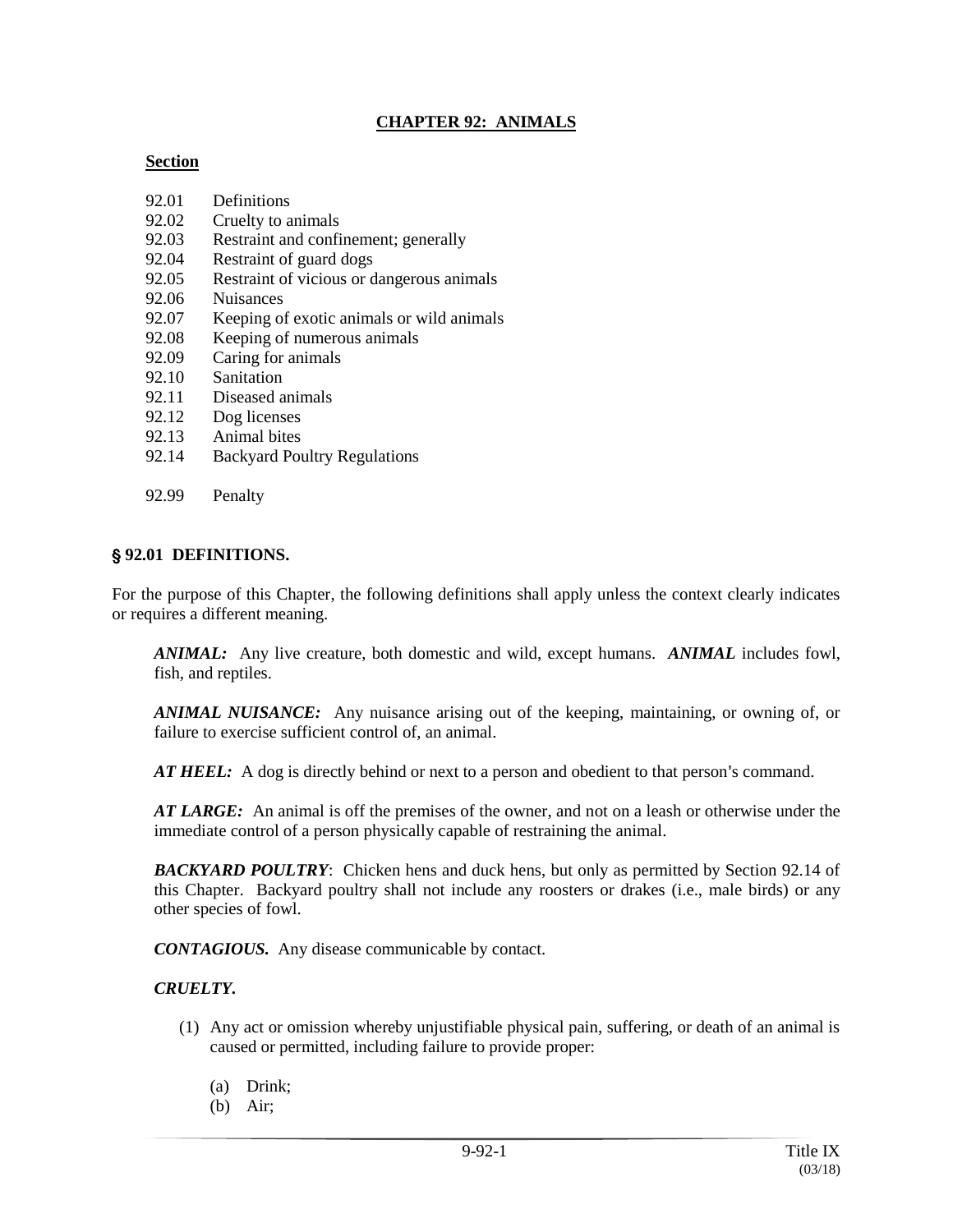- (c) Space;
- (d) Shelter or protection from the elements;
- (e) A sanitary and safe living environment;
- (f) Veterinary care; or
- (g) Nutritious food in siphoned quantity.
- (2) In the case of activities where physical pain is necessarily caused, such as medical and scientific research, food processing, customary and normal veterinary and agricultural husbandry practices, pest elimination, and animal training and hunting, *CRUELTY* shall mean a failure to employ the most humane method reasonably available.

*DOMESTIC ANIMALS.* Dogs, cats, domesticated sheep, horses, cattle, goats, swine, confined domestic hares and rabbits, and animals raised and/or maintained in confinement, and such backyard poultry as permitted by Section 92.14 of this Chapter.

*EXOTIC ANIMAL.* Any live monkey, alligator, crocodile, cayman, raccoon, skunk, fox, bear, sea mammal, poisonous snake, member of the feline species other than domestic cat (felis domesticus), member of the canine species other than domestic dog (canis familiaris), or any other animal that would require a standard of care and control greater than that required for domestic farm animals or customary household pets sold by commercial pet shops.

*GUARD OR ATTACK DOG.* A dog trained to attack on command or to protect persons or property, and who will cease to attack upon command.

*IMPOUNDMENT*. The taking into custody of an animal by an Animal Control Officer or authorized representative.

*INFECTIOUS.* Any disease communicable by infection.

*MUZZLE.* A device constructed of strong, soft material or of metal, designed to fasten over the mouth of an animal to prevent the animal from biting any person or other animal.

### *OWNER.*

- (1) Any person having temporary or permanent custody of, sheltering or having charge of, harboring, exercising control over, or having property rights to, any animal covered by this Chapter.
- (2) An animal shall be deemed to be harbored if it is fed or sheltered for three consecutive days.

*PUBLIC NUISANCE ANIMAL.* Any animal that unreasonably annoys humans, endangers the life or health of persons or other animals, or substantially interferes with the rights of citizens, other than their owners, to enjoyment of life or property. The term *PUBLIC NUISANCE ANIMAL* shall include, but be limited to:

- (1) Any animal that is repeatedly found running at large;
- (2) Any dog or cat in any section of park or public recreation area, unless the dog or cat is controlled by a leash or similar physical restraint;
- (3) Any animal that damages, soils, defiles, or defecates on any property other than that of its owner, except as remedied pursuant to this Chapter;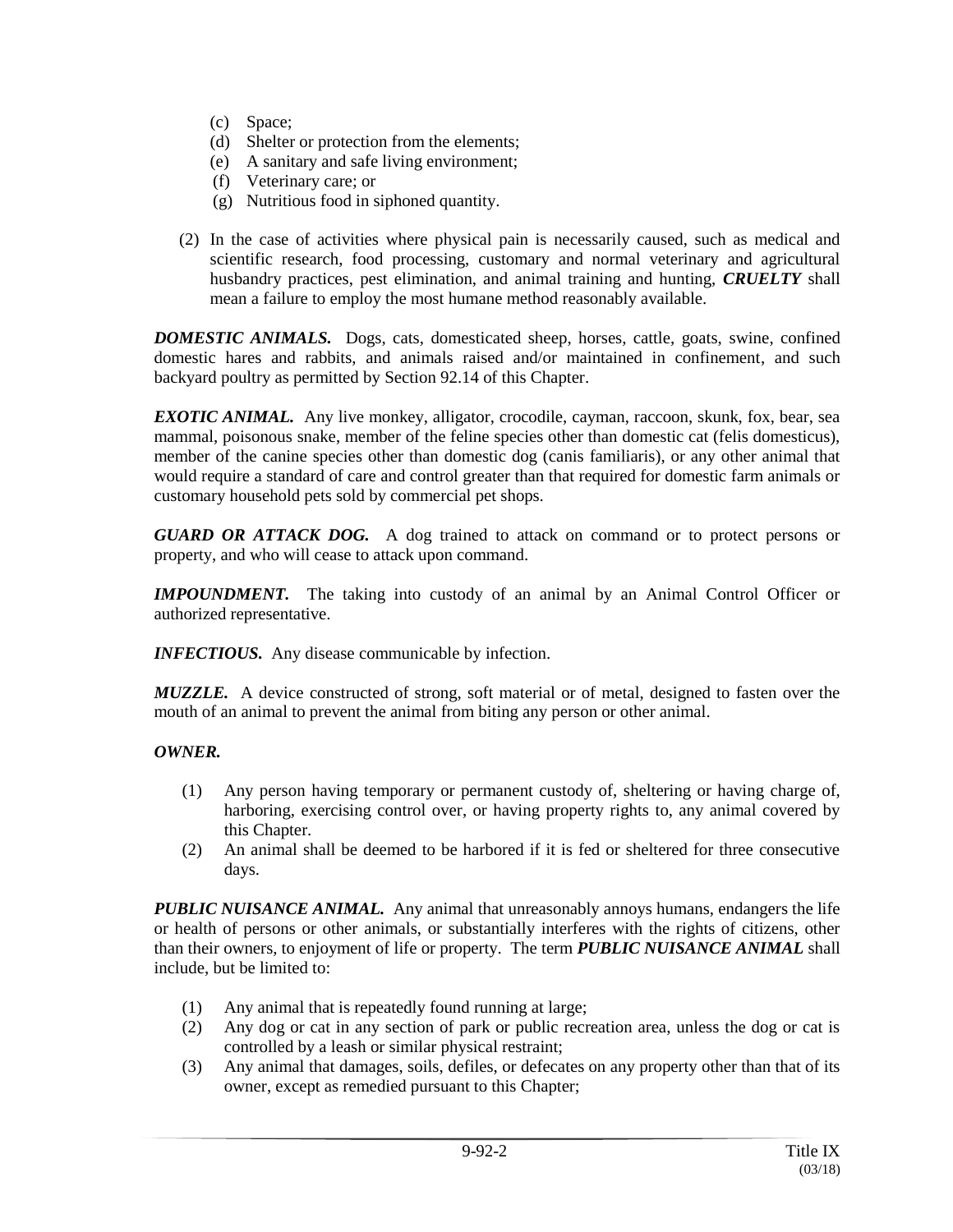- (4) Any animal that makes disturbing noises, including, but not limited to, continued and repeated howling, barking, whining, crowing, quacking, gobbling, or other utterances causing unreasonable annoyance, disturbance, or discomfort to neighbors or others in close proximity to the premises where the animal is kept or harbored;
- (5) Any animal that causes fouling of the air by noxious or offensive odors and thereby creates unreasonable annoyance or discomfort to neighbors or others in close proximity to the premises where the animal is kept or harbored;
- (6) Any animal in heat that is not confined so as to prevent attraction or contact with other animals;
- (7) Any animal, whether or not on the property of its owner, that without provocation molests, attacks, or otherwise interferes with the freedom of movement of persons in a public right-of-way;
- (8) Any animal that chases motor vehicles in a public right-of-way;
- (9) Any animal that attacks domestic animals;
- (10) Any animal that causes unsanitary conditions in enclosures or surroundings where the animal is kept or harbored;
- (11) Any animal that is offensive or dangerous to the public health, safety, or welfare by virtue of the number of animals maintained at a single residence of the inadequacy of the facilities; and
- (12) Livestock or farm animals shall not be permitted in the Village, except as authorized by the Village's Zoning Code.

*SANITARY.* A condition of good order or cleanliness to minimize the possibility of disease transmission.

*UNDER RESTRAINT.* An animal secured by a leash, led under the control of a person physically capable of restraining the animal and obedient to the person's commands, or securely enclosed within the real property limits of the owner's premises.

### *VICIOUS OR DANGEROUS ANIMAL.*

- (1) Any animal that attacks, bites, or physically injures human beings, domestic animals, or livestock without adequate provocation, or which, because of temperament or training, has a known propensity to attack, bite, or physically injure human beings, domestic animals, or livestock.
- (2) Any wild animal or any animal that, without provocation, has bitten or attacked a human being or other animal shall be prima facie presumed *VICIOUS* or *DANGEROUS*.

### *WILD ANIMAL.*

- (1) Any live monkey, non-human primate, raccoon, skunk, fox, leopard, panther, tiger, lion, lynx, or any other warm-blooded animal that can normally be found in the wild state.
- (2) The term *WILD ANIMAL* does not include domestic dogs (excluding hybrids with wolves, coyotes, or jackals), domestic cats (excluding hybrids with ocelots or margays), farm animals or livestock, rodents, any hybrid animal that is part wild, and captive bred species of common cage birds, or backyard poultry as permitted by Section 92.14 of this Chapter.

(Ord. 5-4-A, passed 9/19/2007; Amd. Ord. 2018-03-01, passed 3/21/2018)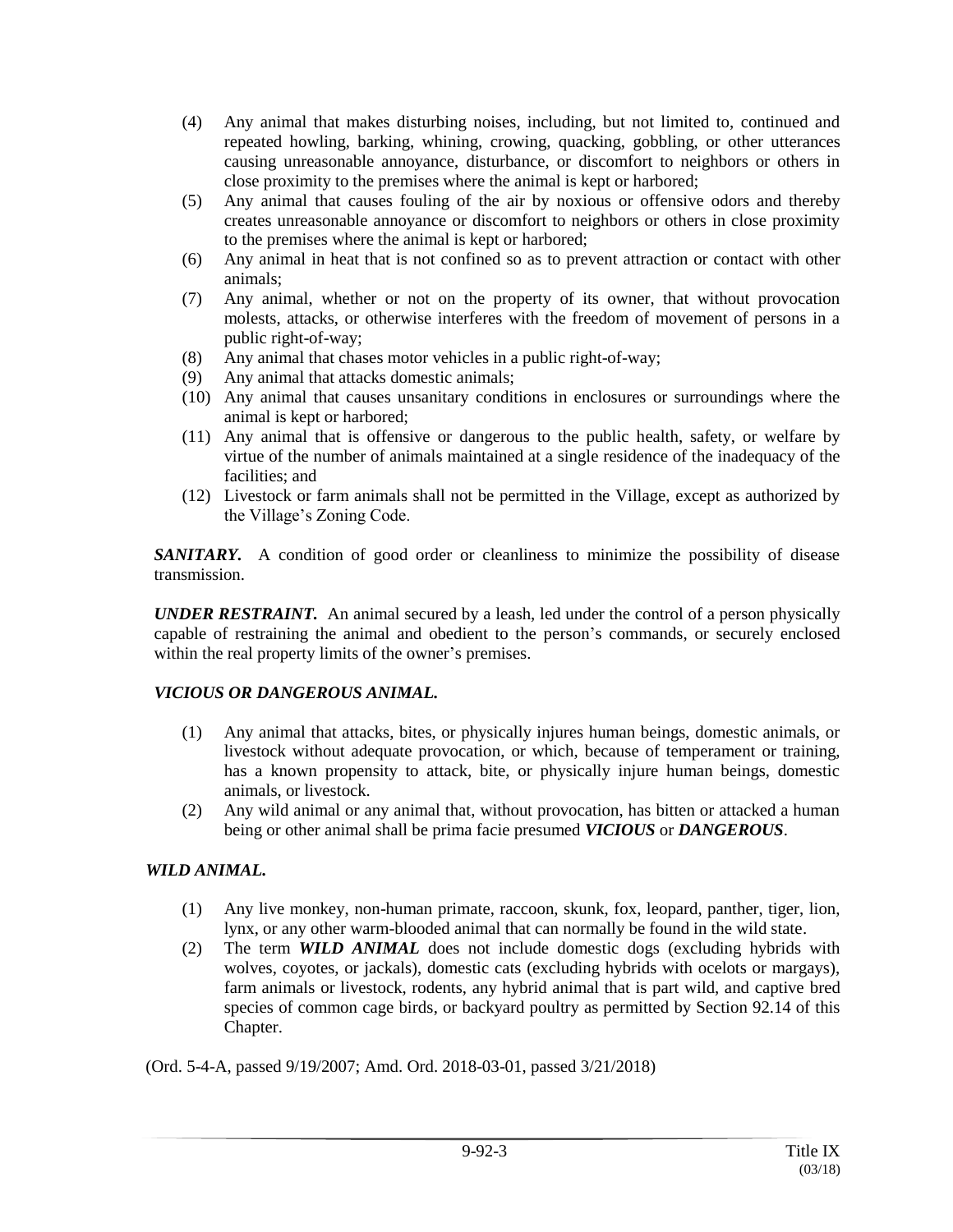#### ' **92.02 CRUELTY TO ANIMALS.**

- (A) (1) It shall be unlawful for any person to willfully or maliciously:
	- (a) Strike, beat, abuse, or intentionally run down with a vehicle any animal; or
	- (b) Otherwise engage in any act to cause or inflict unnecessary pain, injury, suffering, or death to the animal.
	- (2) Reasonable force may be used to drive away vicious or trespassing animals.
- (B) (1) No person, except a licensed veterinarian for humanitarian purposes, shall administer poison to any animal, or knowingly leave any poisonous substances of any kind or ground glass in any place with the intent to injure any animal.
	- (2) The provisions of this section are not applicable to licensed exterminators using poisons as part of a pest control program or the use of commercial insecticides and rodent baits used to control insects and wild rodents.
- (Ord. 5-4-A, passed  $9-19-2007$ ) Penalty, see  $\S 92.99$

### ' **92.03 RESTRAINT AND CONFINEMENT; GENERALLY.**

- (A) (1) It shall be unlawful for the owner of any dog to fail to keep the animal under restraint or to permit the animal to run at large upon the streets and public ways of the Village.
	- (2) Any dog found to be running at large is hereby declared a nuisance and it shall be presumed that the animal is running at large with the permission of the owner, keeper, or person in control of the animal.
- (B) Any dog, while on a street, sidewalk, public way, or in any park, or other public space, or upon any private property shall be secured by a leash or chain of sufficient tensile strength to restrain the particular dog or shall be at heel.
- (C) No owner or custodian of any animal shall fail to exercise proper care and control of the animal to prevent the same from becoming a public nuisance.
- (D) Every female dog or cat in heat shall be confined in a building or other enclosure in such a manner that the female dog or cat cannot come into contact with another animal, except for planned breeding.
- (Ord. 5-4-A, passed 9-19-2007) Penalty, see § 92.99

### ' **92.04 RESTRAINT OF GUARD DOGS.**

- (A) Every owner of a guard or attack dog shall keep the dog confined in a building, compartment, or other enclosure of adequate stature to hold the dog or on sufficient chain to restrain the dog.
- (B) The areas of confinement shall all have: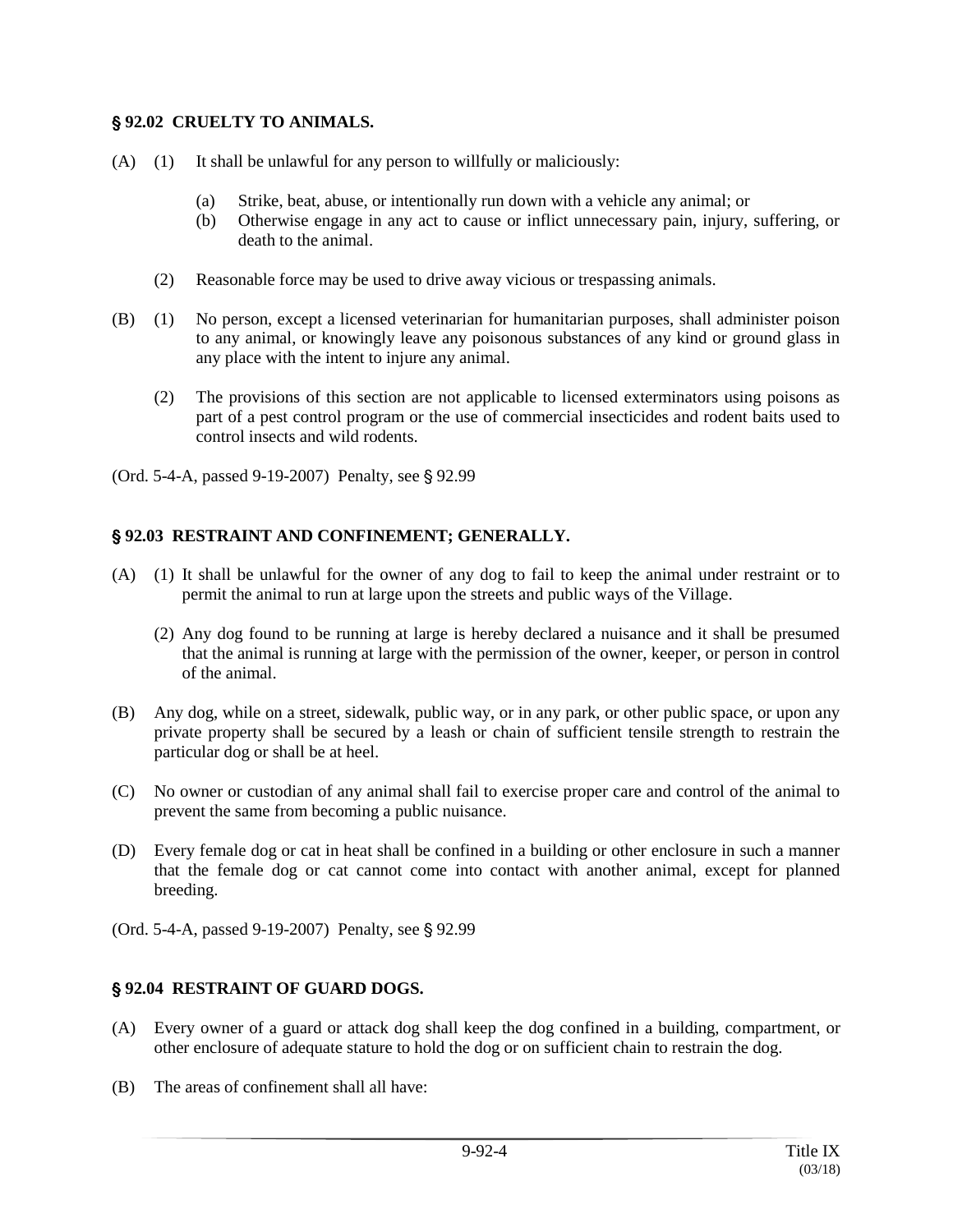- (1) Gates and entrances thereto securely closed and locked; and
- (2) All fences properly maintained and escape proof.
- (C) The provisions of this section shall not apply to dogs owned or controlled by government law enforcement agencies.
- (Ord. 5-4-A, passed 9-19-2007) Penalty, see § 92.99

## ' **92.05 RESTRAINT OF VICIOUS OR DANGEROUS ANIMALS.**

- (A) Every vicious or dangerous animal shall be confined by its owner or authorized agent of its owner within a building or secure enclosure and, whenever off the premises of its owner, shall be securely muzzled and restrained with a chain having a minimum tensile strength of 300 pounds and not more than three feet in length, or caged.
- (B) Every person harboring a vicious or dangerous animal is charged with an affirmative duty to confine the animal in such a way that children do not have access to the animal.

(Ord. 5-4-A, passed 9-19-2007) Penalty, see § 92.99

### ' **92.06 NUISANCES.**

- (A) It shall be unlawful for any person to keep any animal on any property located within the corporate limits of the Village when the keeping of the animal constitutes a public nuisance or menace to public health or safety. No person shall be charged with an offense under this section unless the animal on previous occasion has perpetrated such a nuisance, as aforesaid, and written notice thereof was given to the owner or keeper. The written notice shall have:
	- (1) Named the owner or keeper of the animal;
	- (2) Stated the address where the animal is kept;
	- (3) Stated the data and approximate time when the animal perpetrated the nuisance of disturbance or menace;
	- (4) Stated the name and address of the person or persons adversely affected;
	- (5) Was served by personal service on the owner or keeper of the animal or by registered or certified mail; and
	- (6) Was served not less than five days nor more than six months before a person may be charged with an offense under this section.
- (B) This section shall not operate to provide for an offense herein under circumstances when the animal could be normally expected to make a noise, such as a dog barking at the approach of strangers, or when an animal is alarmed or disturbed by unusual circumstances.

(Ord. 5-4-A, passed 9-19-2007) Penalty, see § 92.99

### ' **92.07 KEEPING OF EXOTIC ANIMALS OR WILD ANIMALS.**

(A) (1) It shall be unlawful for anyone to own, harbor, or permit at large any exotic animal or wild animal without obtaining a written permit granted by the Village Board.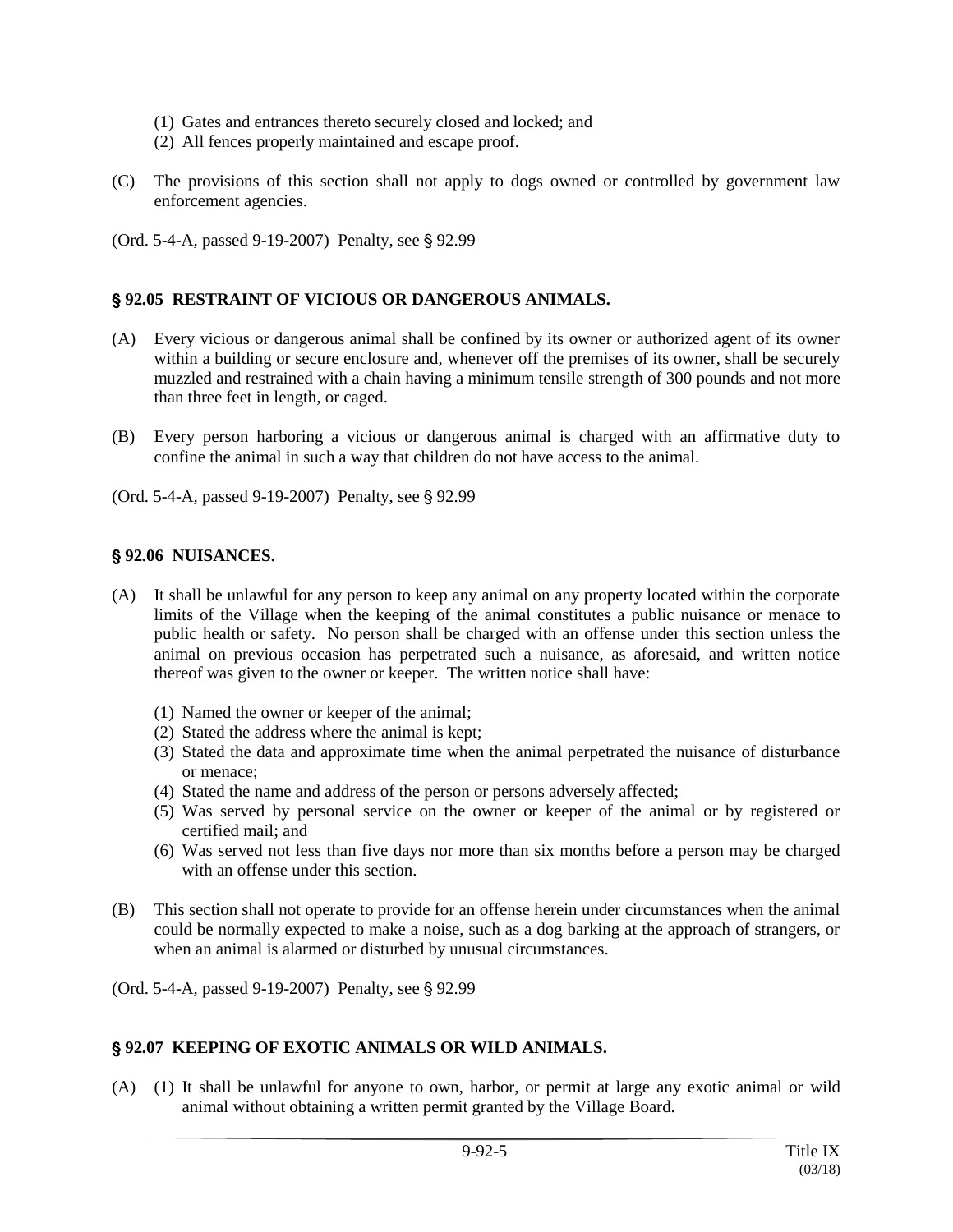- (2) The permit shall be granted only if it is demonstrated to the satisfaction of the Board that the animal will not constitute a threat to public health or safety.
- (B) Nothing in this section shall be construed as to preclude the following:
	- (1) The exhibition of domesticated animals or farm animals at a fair or other event held for the purpose of displaying the animals for judging or exhibition of animal husbandry;
	- (2) The exhibition or display of any animals under the direct auspices of any public or any private school located within the Village, provided the exhibition or display is for educational purposes only and no admission is charged;
	- (3) The exhibition or display in the ordinary course of business of a pet shop within the premises identified in the applicable business license, which premises shall not include any space on the exterior of the store premises or any space within the common areas of a mall or shopping center or strip shopping center;
	- (4) Veterinarians, in the ordinary course of their business;
	- (5) Mobile appearances by the Humane Society; and
	- (6) The use, display, or exhibition of any animal pursuant to a special use permit, issued by the Village Board. Requests for the permits shall be made to the Village President, who shall cause the request to be placed on the next available Village Board agenda.

(Ord. 5-4-A, passed 9-19-2007) Penalty, see § 92.99

### ' **92.08 KEEPING OF NUMEROUS ANIMALS.**

- (A) It shall be unlawful for any person to keep dogs, cats, or other animals within the Village, except a litter of pups, kittens, or other young animals not exceeding five months from birth, in the large numbers as may be reasonably construed to be a threat to the health and well being of the animals or a threat to public health and safety.
- (B) A maximum of three dogs per residence is permissible within the Village.

(Ord. 5-4-A, passed 9-19-2007) Penalty, see § 92.99

# ' **92.09 CARING FOR ANIMALS.**

It shall be unlawful for the owner or custodian of any animal to:

- (A) Refuse or fail to provide the animal with:
	- (1) Sufficient wholesome and nutritious food;
	- (2) Potable water;
	- (3) Veterinary care, when needed to prevent suffering; and/or
	- (4) Humane care and treatment.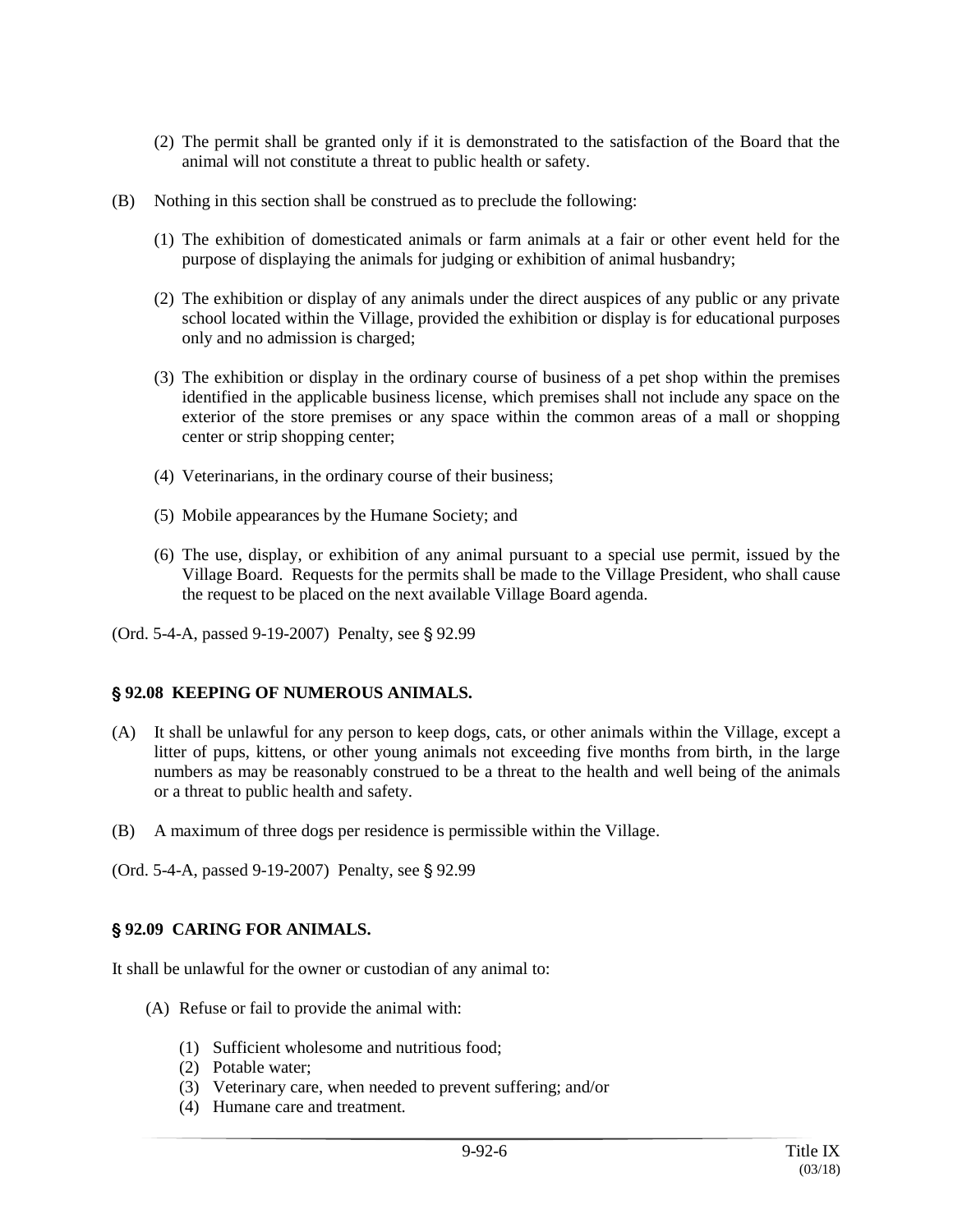- (B) Unnecessarily expose the animal in hot, stormy, cold, or inclement weather.
- (Ord. 5-4-A, passed 9-19-2007) Penalty, see § 92.99

### ' **92.10 SANITATION.**

- (A) No owner or custodian of any animal shall cause or allow the animal to soil, defile, or defecate on any public property or any street, sidewalk, public way, play area, or common grounds owned jointly by the members of a homeowner's or condominium association, or upon private property other than that of the owner, unless the owner or custodian immediately removes and disposes of all feces deposited by the animal by the following methods:
	- (1) Collection of the feces by appropriate implement and placement in a paper or plastic bag or other container; and
	- (2) Removal of the bag or container to the property of the animal owner or custodian and disposition thereafter in a manner as otherwise may be permitted by law.
- (B) No person owning, harboring, or keeping an animal within the Village shall permit any waste matter from the animal to collect and remain on the property of the owner or custodian, or on the property of others so as to cause or create an unhealthy, unsanitary, dangerous, or offensive living condition on the owner's or custodian's property, or to abutting property of others.

(Ord. 5-4-A, passed 9-19-2007) Penalty, see § 92.99

# ' **92.11 DISEASED ANIMALS.**

- (A) No person who knows or reasonably should know shall permit an animal afflicted with a contagious or infectious disease to enter any public place or area whereby the public health may be affected.
- (B) No diseased animal shall be shipped or removed from the premises of the owner except under the supervision of a County Animal Control Officer or the State Veterinarian.
- (C) No person who knows or reasonably should know that an animal has a contagious or infectious disease shall allow that animal to be brought into or remain in the Village, except for the purpose of obtaining veterinary care for the animal.
- (D) The County Animal Control Officer shall secure the disposition of any diseased animal and effect the treatment of affected premises so as to prevent the communication and spread of any contagion or infection transmitted by animals, except in cases where the State Veterinarian is empowered to act.
- (Ord. 5-4-A, passed 9-19-2007) Penalty, see § 92.99

### ' **92.12 DOG LICENSES.**

(A) No person shall permit a dog to be or remain in the Village without being registered and licensed by the McHenry County or Lake County Health Departments.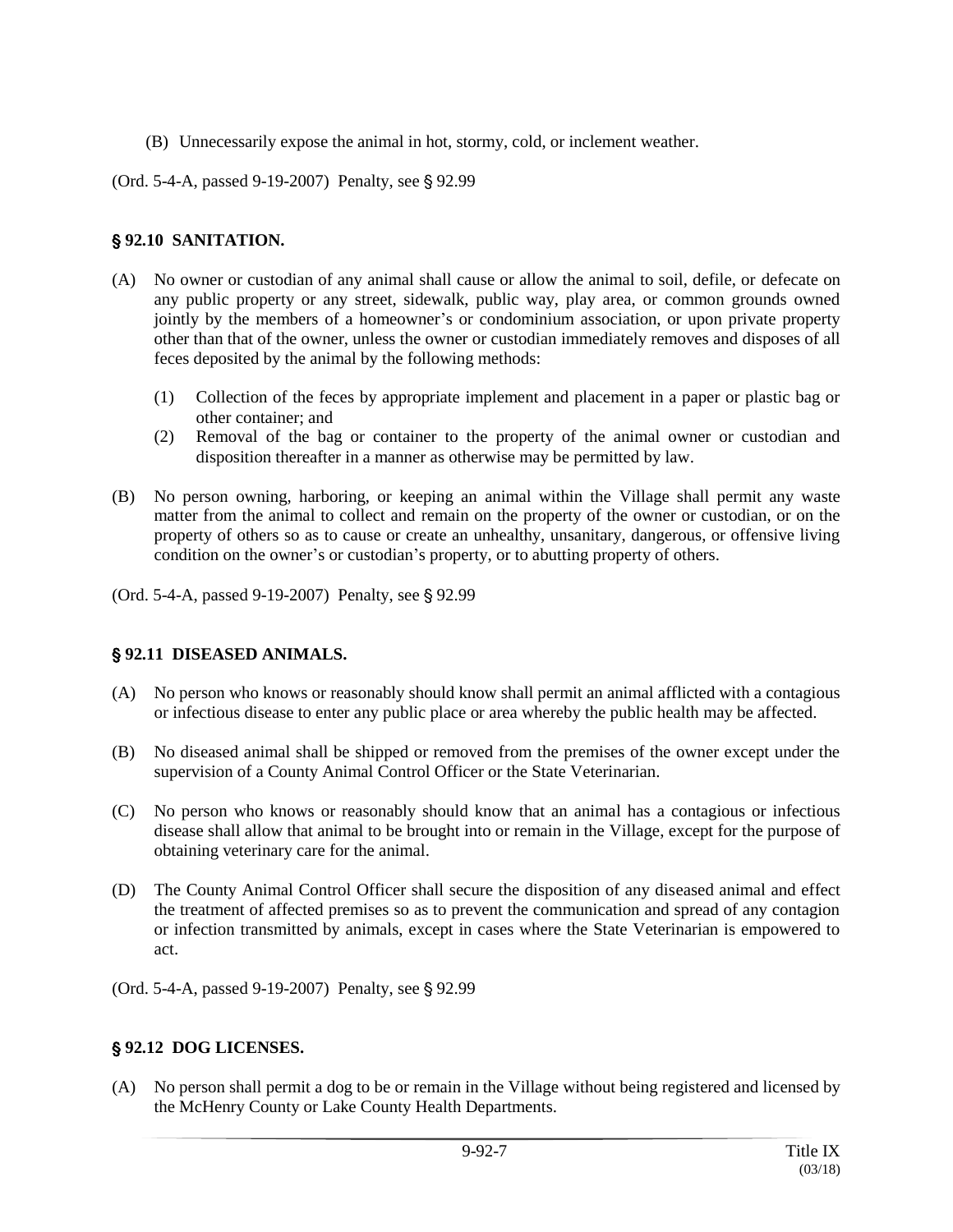- (B) (1) The registrations and licensing rules of McHenry and Lake Counties shall prevail.
	- (2) In no case shall a dog that has not been inoculated after the age of 16 weeks against rabies be allowed to be or remain in the Village.
- (Ord. 5-4-A, passed  $9-19-2007$ ) Penalty, see § 92.99

### ' **92.13 ANIMAL BITES.**

- (A) Whenever a dog or other animal bites a person, the owner of the animal shall immediately notify the McHenry County or Lake County Animal Control Officer, who shall deliver written notice to the owner ordering that the animal be held on the owner's premises or that the animal will be impounded for a period of two weeks.
- (B) Additionally, the animal shall be examined immediately by a licensed veterinarian to determine whether or not the animal is a carrier of any contagious or infectious disease.
- (Ord. 5-4-A, passed 9-19-2007) Penalty, see § 92.99

## ' **92.14 BACKYARD POULTRY REGULATIONS.**

- (A) General Regulations: The allowing, permitting, keeping and/or maintaining of backyard poultry on any residential property located within the Village may only be permitted after the Village has received, reviewed, and approved the mandatory Application and Registration Form and any related documentation required and/or requested by the Village from the owner(s) and occupant(s) of the respective residential property, which registration form shall be submitted to the Village for its review and approval on an annual basis on or before May 1st of each year. The allowing, permitting, keeping and/or maintaining of backyard poultry on any such residential property shall also be subject to the following regulations:
	- (1) Limited to Single-Family Residential Properties: The allowing, permitting, keeping and/or maintaining of backyard poultry shall be permitted only on a residential property containing an occupied single-family detached residential dwelling unit. The allowing, permitting, keeping and/or maintaining of backyard poultry is prohibited on all other properties within the Village, including but not limited to parcels improved with duplexes, townhomes, condominiums, apartments, and/or any other multi-family residential dwelling unit, or improved with any non-residential structure.
	- (2) Vacant Parcels: The allowing, permitting, keeping and/or maintaining of backyard poultry shall be prohibited on any vacant parcels or on any single-family residential property which is not occupied.
	- (3) Parcel Size: The allowing, permitting, keeping and/or maintaining of backyard poultry may be allowed on parcels improved with an occupied single-family residential property having a minimum of 7,500 square feet or more, and in addition, shall be subject to any regulations, restrictions, and/or covenants enforced by the applicable homeowner's association. In the case of any conflict between the applicable ordinances of the Village and the regulations, restrictions, and covenants of the applicable homeowner's association, the more restrictive regulations shall be applicable.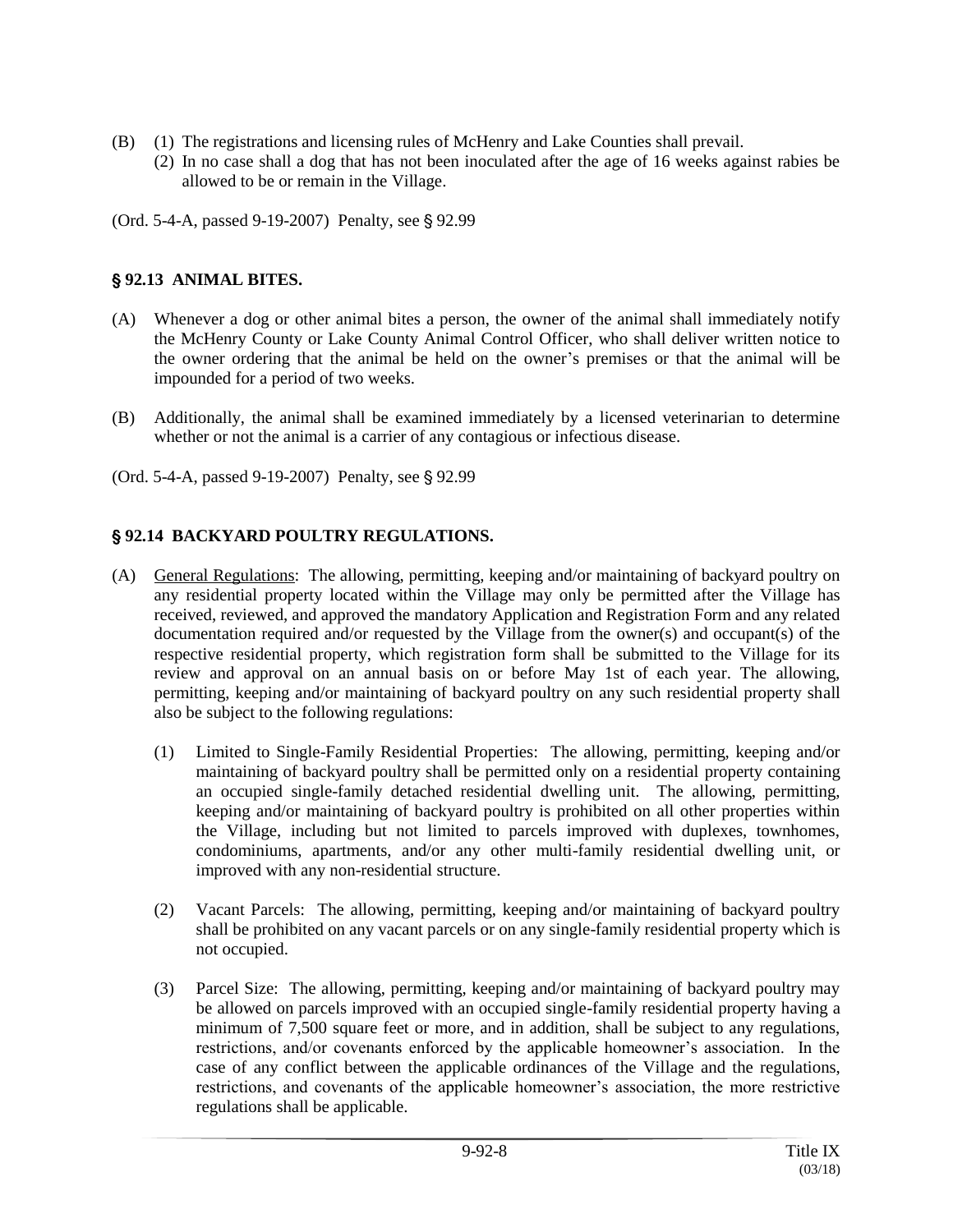- (4) Maximum Number: The maximum number of backyard poultry may not exceed six (6) birds of any age per occupied single-family residential property.
- (5) Roosters and Drakes Prohibited: Roosters and drakes (male birds) are prohibited to be kept and/or maintained anywhere within the Village.
- (6) Slaughtering of Animals Prohibited: The out-of-doors on-site slaughtering of any poultry, fowl, or any other animal is prohibited within the Village.
- (7) Registration Required:
	- (a) On or before May 1 of each year, any person(s) desiring to allow, permit, keep and/or maintain backyard poultry on any residential property within the Village (sometimes referred to herein as the "operation"), and any and all persons presently allowing, permitting, keeping and/or maintaining backyard poultry on any property within the Village limits, including both the owner(s) and occupant(s) of such residential property, are required to and shall register said operation with the Village of Port Barrington by submitting an "Application and Registration Form for the Keeping of Backyard Poultry" (the "Application and Registration Form") supplied by the Village and approved by the Village Board of Trustees, to the Village of Port Barrington Village Hall, 69 S. Circle Avenue, Port Barrington, IL 60010 for the review and approval by the Village Administrator, or her designee. If the applicant(s) for said operation are not the owner(s) of the property in question, but rather, are tenant(s) occupying the subject residential property, it is required that said Application and Registration Form also be executed and consented to by the respective owner(s) of said residential property to indicate their approval of and consent to such operation.
	- (b) All owner(s) and occupant(s) of any property within the Village presently keeping or maintaining any backyard poultry are required to and shall secure the Village's approval of their respective Application and Registration Form and the existing operation within sixty (60) days after the effective date of this Section. Any existing operation is required to and shall be brought into compliance with this Section and all other applicable Village ordinances within said 60-day time frame, and the Village reserves the right to inspect any existing operation at the sole cost and expense of the owner(s), occupant(s), and applicant(s).
	- (c) The owner(s), occupant(s), and applicant(s) are required to keep such Application and Registration Form current and up-to-date in terms of the information set forth on such form on file with the Village. If any information on said Application and Registration Form changes and/or becomes inaccurate, within thirty (30) days of such change, the owner(s), occupant(s) and applicant(s) shall be required to provide the Village with a properly completed and executed updated Application and Registration Form containing the current information.
	- (d) The Village's approval of the allowing, permitting, keeping and/or maintaining of backyard poultry shall be specific to the applicant(s) and shall not be transferable to any other person(s) upon the conveyance and/or rental of the property in question to any other person(s).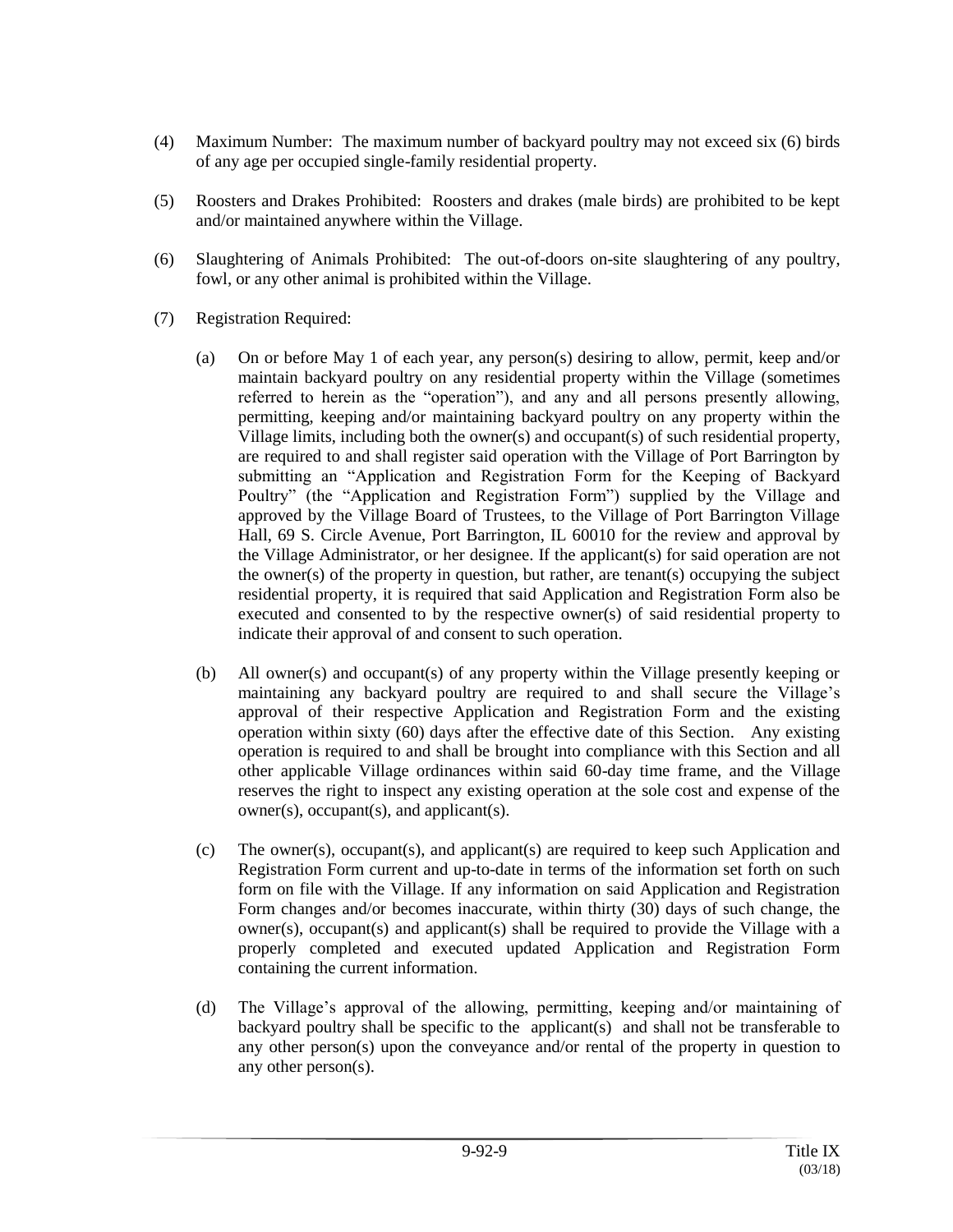- (8) Sale of Eggs: The sale of eggs, whether produced by backyard poultry or otherwise, is prohibited on any residential property within the Village.
- (9) Storage of Food: Feed for backyard poultry shall be kept on the subject property in rodentproof containers inside a shed, garage, or other secure accessory building.
- (10) Odors: Backyard poultry owners shall regularly remove poultry waste (feces) from their coop and poultry run. At no time shall the owner of backyard poultry allow odors from backyard poultry or backyard poultry waste to emanate to or adversely affect adjoining properties.
- (11) Homeowners' Associations Rules and Restrictions Are Not Affected: These regulations relative to the keeping and/or maintaining of backyard poultry shall not impair or abrogate the restrictions, covenants, rules, regulations, or by-laws of any homeowners' association related to chickens, ducks, poultry, or other fowl.
- (B) Regulations Relative to Coops and Runs for Backyard Poultry:
	- (1) Containment: Hens shall be contained in a coop with a fenced hen run.
	- (2) Enclosed: All coops shall be enclosed.
	- (3) Size: Coops shall provide a minimum of four (4) square feet per hen. Poultry runs shall meet or exceed the coop area. Coops shall not exceed six (6) feet in height measured from the ground level. In order to use a shed as a coop, a separate building permit must be obtained from the Village.
	- (4) Fencing: Permanently installed fencing (i.e., affixed to or anchored in concrete posts) for backyard poultry runs shall require a fence permit and comply with all applicable fence regulations as set forth in this Code of Ordinances. The maximum fenced area for poultry runs shall not exceed 300 square feet. Temporary fenced poultry runs, or cages used for poultry runs, shall not require a fence permit if used for less than one hundred eighty (180) days in the aggregate. Temporary runs shall be framed and sturdily supported in a straight and true manner.
	- (5) Coops: Coops with a floor area of twenty-five (25) square feet or less shall not require a building permit unless the coop is secured by a foundation or by posts anchored in concrete. Coops with an area of greater than twenty-five (25) square feet shall require a building permit. Only one (1) coop shall be permitted for each occupied single-family residential property, regardless of the size of the parcel. Coops for backyard poultry shall constitute an accessory building and shall be subject to all applicable Village regulations and restrictions relative to accessory buildings as set forth in this Code of Ordinances.
	- (6) Electrical: The installation of AC (i.e., alternating current) electrical wiring, electrical lighting and/or electrical heating elements in any coop shall require a Village permit. A prefabricated coop with factory-installed electrical wiring, lighting, or heating equipment operating with a standard pronged electrical cord shall not require a permit unless aftermarket modifications have been made to any of the electrical component(s) of such a coop. The use of any extension cords in coops shall be prohibited effective 180 days after passage and approval of this Ordinance by the Corporate Authorities of the Village. A Village permit